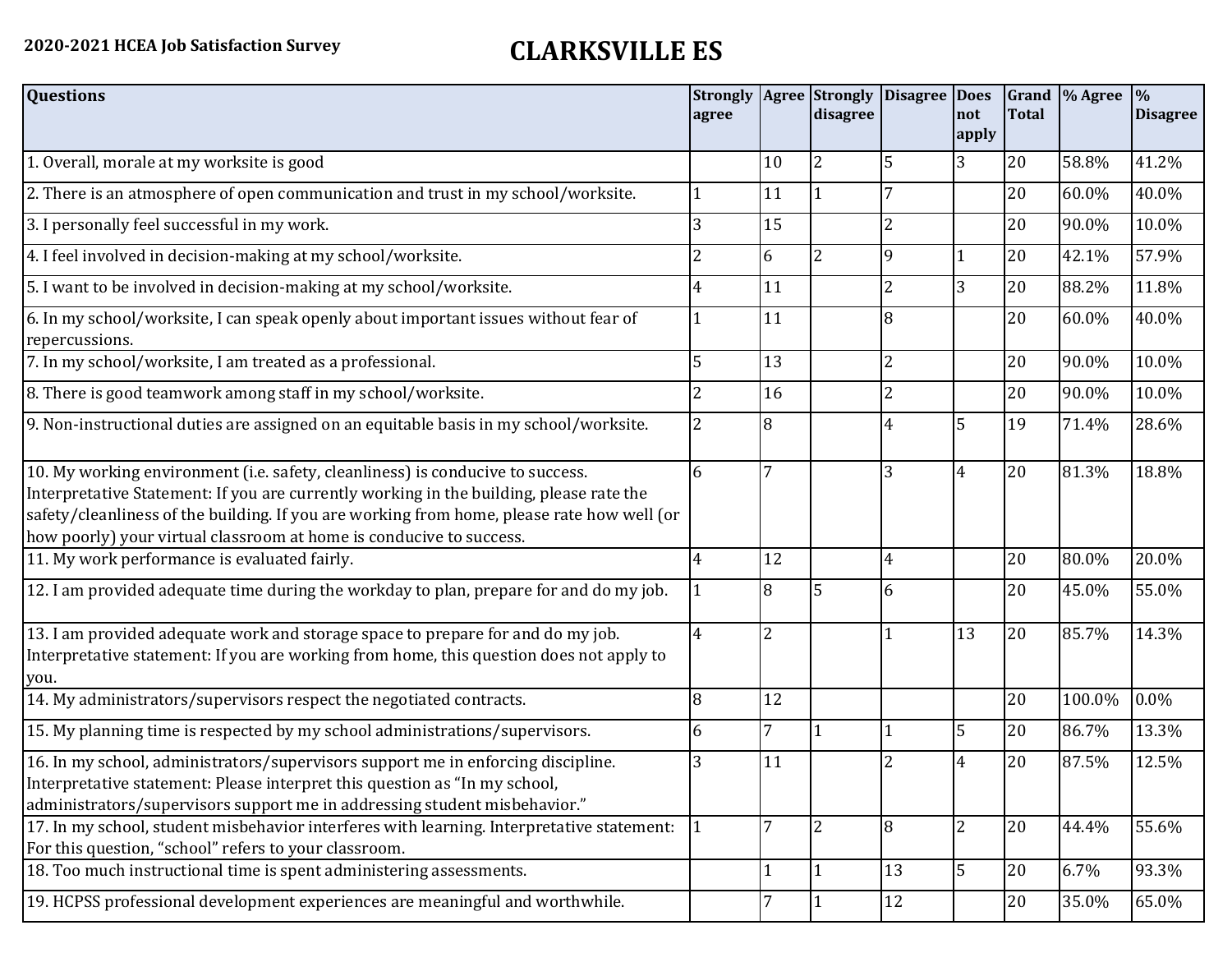## **2020-2021 HCEA Job Satisfaction Survey CLARKSVILLE ES**

| 20. Increased workload has contributed to a decline in my morale.                                                                                          |   | 8              |                | 5  |                | 20 | 75.0%   | 25.0%  |
|------------------------------------------------------------------------------------------------------------------------------------------------------------|---|----------------|----------------|----|----------------|----|---------|--------|
| 21. I am paid fairly.                                                                                                                                      |   | 6              | 6              | 8  |                | 20 | 30.0%   | 70.0%  |
| 22. I have confidence in the leadership exhibited by the HCPSS Superintendent.                                                                             |   | 5              | $\overline{2}$ | 12 |                | 20 | 26.3%   | 73.7%  |
| 23. I have confidence in the leadership exhibited by the Howard County Board of<br>Education.                                                              |   | 4              | $\overline{2}$ | 13 |                | 20 | 21.1%   | 78.9%  |
| 24. I have confidence in the leadership exhibited by the Howard County Education<br>Association (HCEA).                                                    | 2 | 17             |                |    |                | 20 | 95.0%   | 5.0%   |
| 25. I feel that HCPSS offers me the possibility of advancing professionally in the field of<br>education.                                                  |   | 12             |                | 6  | 1              | 20 | 68.4%   | 31.6%  |
| 26. In my position, I receive appropriate and adequate support and training.                                                                               |   | 13             | 1              | 5  |                | 20 | 70.0%   | 30.0%  |
| 27. During this current school year, I have experienced harassing behavior from<br>colleagues.                                                             |   |                | 13             | 7  |                | 20 | $0.0\%$ | 100.0% |
| 28. During this current school year, I have experienced harassing behavior from<br>administrators/supervisors.                                             |   |                | 12             |    |                | 20 | 5.0%    | 95.0%  |
| 29. During this current school year, I have experienced harassing behavior from parents.                                                                   | 3 | 4              | 6              | 6  |                | 20 | 36.8%   | 63.2%  |
| 30. At my school I spend most of my PIP time on non-instructional activities.                                                                              |   | $\overline{2}$ | 3              | 8  | 7              | 20 | 15.4%   | 84.6%  |
| 31. At my school our administrator includes time during PIP for teacher-initiated<br>collaboration.                                                        |   | 11             |                |    | 8              | 20 | 91.7%   | 8.3%   |
| 32. In my school, I spend too much time in meetings.                                                                                                       |   | $\overline{4}$ | 1              | 12 | $\overline{2}$ | 20 | 27.8%   | 72.2%  |
| 33. In my school, there is adequate support for special education students.                                                                                |   | 8              |                | 7  | $\overline{2}$ | 20 | 55.6%   | 44.4%  |
| 34. My administrator/supervisor provides people working from home with flexibility in<br>their workday.                                                    |   | 7              |                | 5  |                | 20 | 73.7%   | 26.3%  |
| 35. My administrator/supervisor has reasonable expectations of workload for staff while<br>in virtual learning.                                            | 3 | 15             |                |    |                | 20 | 90.0%   | 10.0%  |
| 36. Students have adequate technology and tools (hardware/software/connectivity) to<br>participate in virtual learning.                                    | 2 | 15             | $\overline{2}$ |    |                | 20 | 85.0%   | 15.0%  |
| 37. Staff have adequate technology hardware (e.g. computers, document cameras, other<br>technology hardware) to meet the requirements of virtual learning. |   | 11             | 3              | 5  |                | 20 | 60.0%   | 40.0%  |
| 38. HCPSS has provided the software I need to do my job and collaborate with colleagues. 4                                                                 |   | 8              |                | 8  |                | 20 | 60.0%   | 40.0%  |
| 39. The software and online services provided by HCPSS to do my job are difficult and/or<br>time-consuming to use.                                         |   | 6              | 1              | 12 | $\mathbf{1}$   | 20 | 31.6%   | 68.4%  |
| 40. In my class, I feel that students are engaged in virtual learning                                                                                      | 3 | 10             |                | 6  |                | 20 | 68.4%   | 31.6%  |